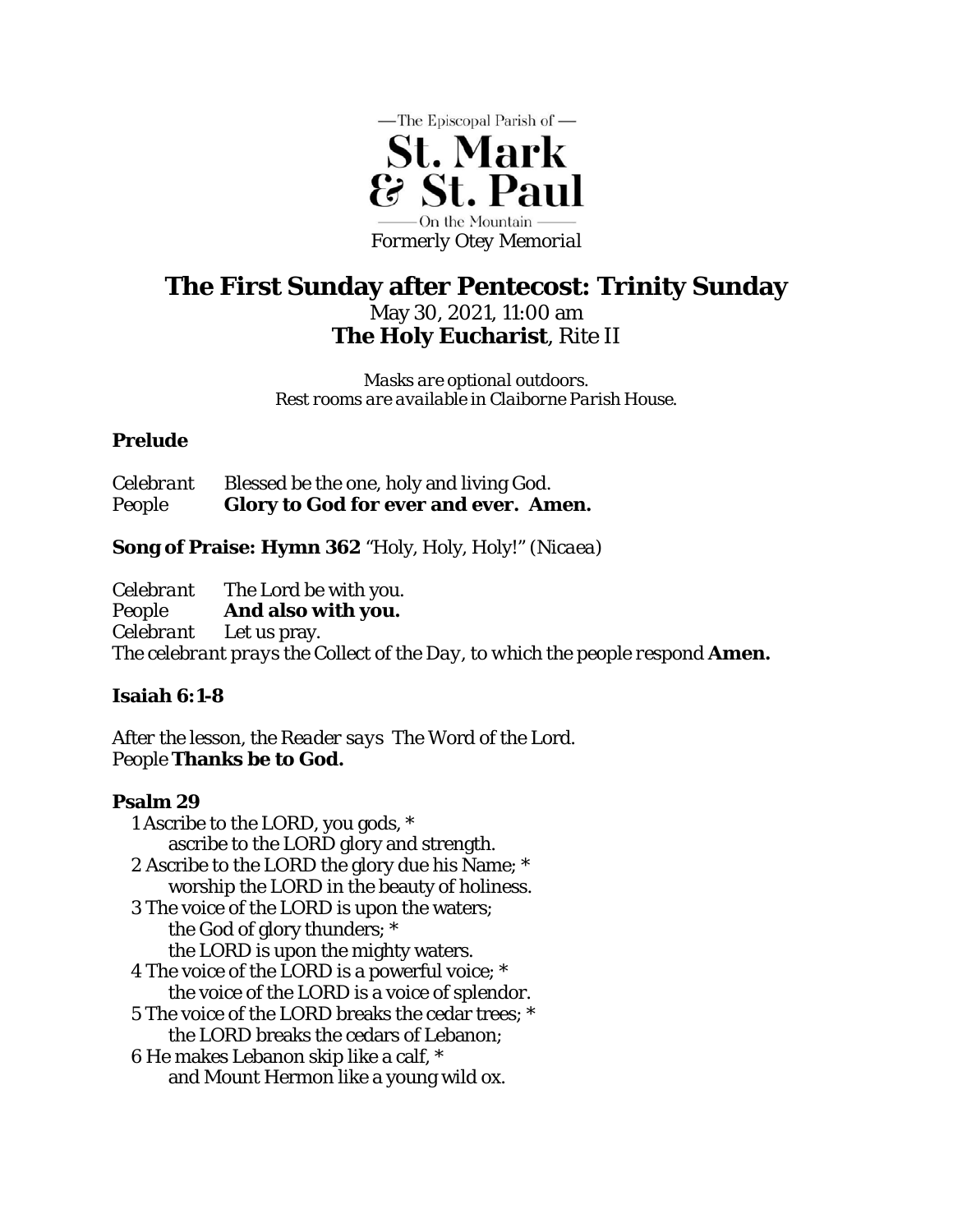| 7 The voice of the LORD splits the flames of fire;    |  |
|-------------------------------------------------------|--|
| the voice of the LORD shakes the wilderness: *        |  |
| the LORD shakes the wilderness of Kadesh.             |  |
| 8 The voice of the LORD makes the oak trees writhe *  |  |
| and strips the forests bare.                          |  |
| 9 And in the temple of the LORD *                     |  |
| all are crying, "Glory!"                              |  |
| 10 The LORD sits enthroned above the flood; *         |  |
| the LORD sits enthroned as King for evermore.         |  |
| 11 The LORD shall give strength to his people; *      |  |
| the LORD shall give his people the blessing of peace. |  |
|                                                       |  |

### **Romans 8:12-17**

*After the lesson, the Reader says* The Word of the Lord. *People* **Thanks be to God.** 

### **At the Sequence: Jamaican Alleluias**



*Deacon* The Holy Gospel of our Lord Jesus Christ according to John. *People* **Glory to you, Lord Christ.** 

### **John 3:1-17**

*After the Gospel, the Deacon says* The Gospel of the Lord. *People* **Praise to you, Lord Christ.** 

**Sermon Sermon The Rev. Deacon Elizabeth K. Carpenter** 

**The Nicene Creed** 

**We believe in one God, the Father, the Almighty, maker of heaven and earth, of all that is, seen and unseen. We believe in one Lord, Jesus Christ, the only Son of God, eternally begotten of the Father, God from God, Light from Light,**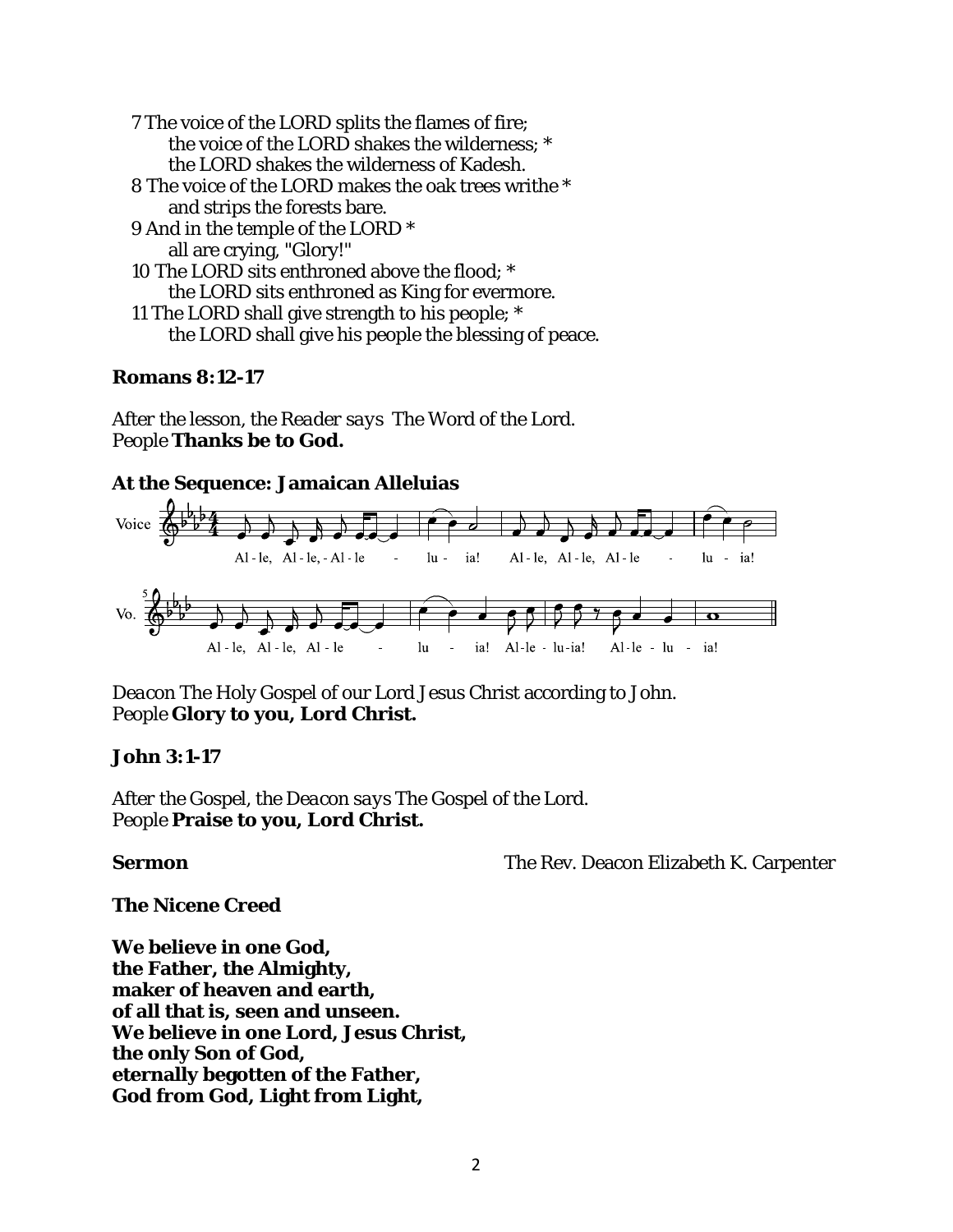**true God from true God, begotten, not made, of one Being with the Father. Through him all things were made. For us and for our salvation he came down from heaven: by the power of the Holy Spirit he became incarnate from the Virgin Mary, and was made man. For our sake he was crucified under Pontius Pilate; he suffered death and was buried. On the third day he rose again in accordance with the Scriptures; he ascended into heaven and is seated at the right hand of the Father. He will come again in glory to judge the living and the dead, and his kingdom will have no end. We believe in the Holy Spirit, the Lord, the giver of life, who proceeds from the Father and the Son. With the Father and the Son he is worshiped and glorified. He has spoken through the Prophets. We believe in one holy catholic and apostolic Church. We acknowledge one baptism for the forgiveness of sins. We look for the resurrection of the dead, and the life of the world to come. Amen.** 

**Prayers of the People**, Form IV *The people respond to each petition* **Hear our prayer.** 

*Celebrant* The peace of the Lord be always with you. *People* **And also with you.**  *In offering greeting in the name of the Lord, please respect others' wishes for distance.* 

### **Announcements**

**Offertory Hymn 370** (verses 1,2,7) "I bind unto myself today" *(St Patrick's Breastplate)*

**The Great Thanksgiving** (Eucharistic Prayer A) *Celebrant* The Lord be with you. *People* **And also with you.**  *Celebrant* Lift up your hearts. *People* **We lift them to the Lord.**  *Celebrant* Let us give thanks to the Lord our God. *People* **It is right to give him thanks and praise.**  *The Celebrant continues*  It is right, and a good and joyful thing . . . to proclaim the glory of your Name: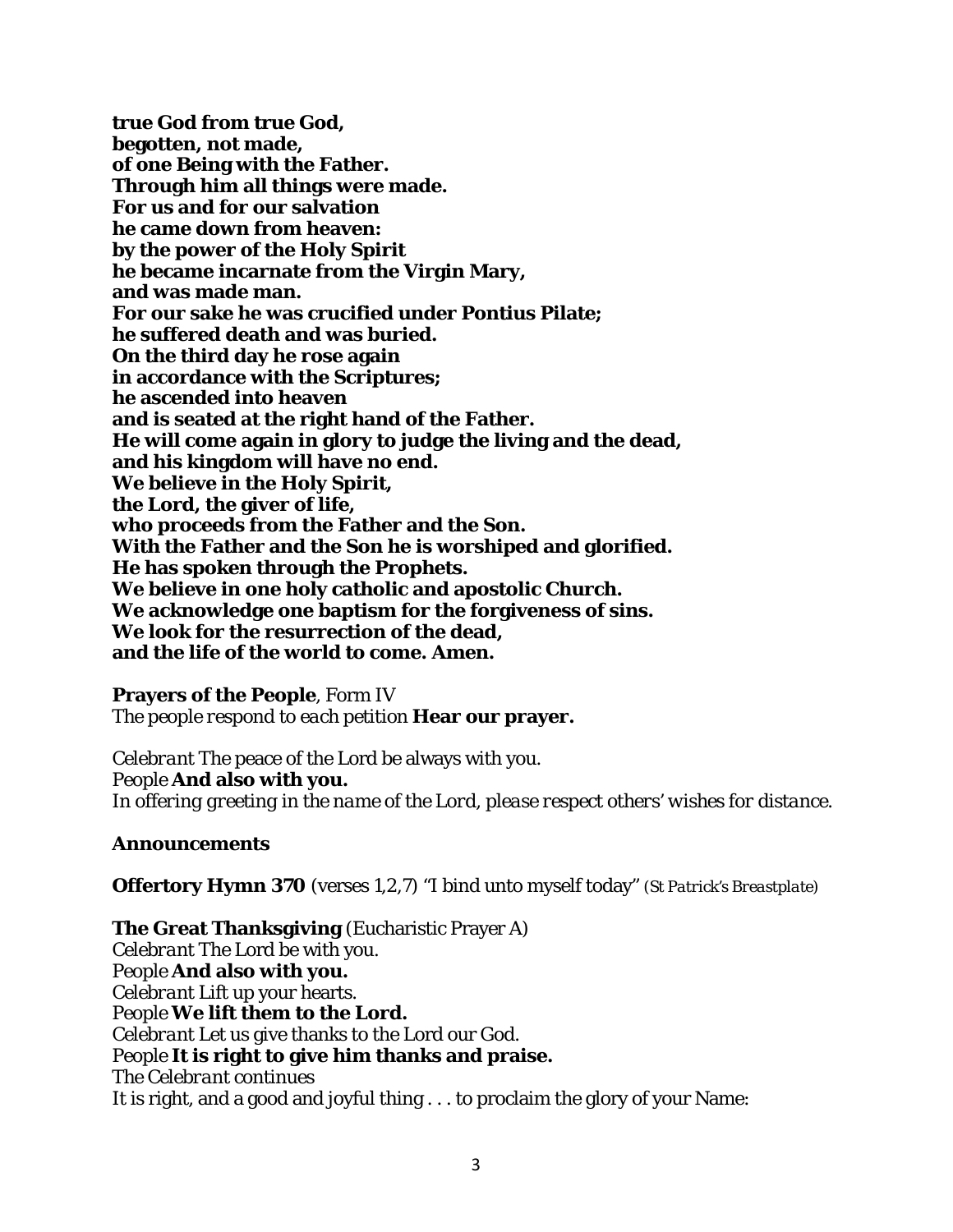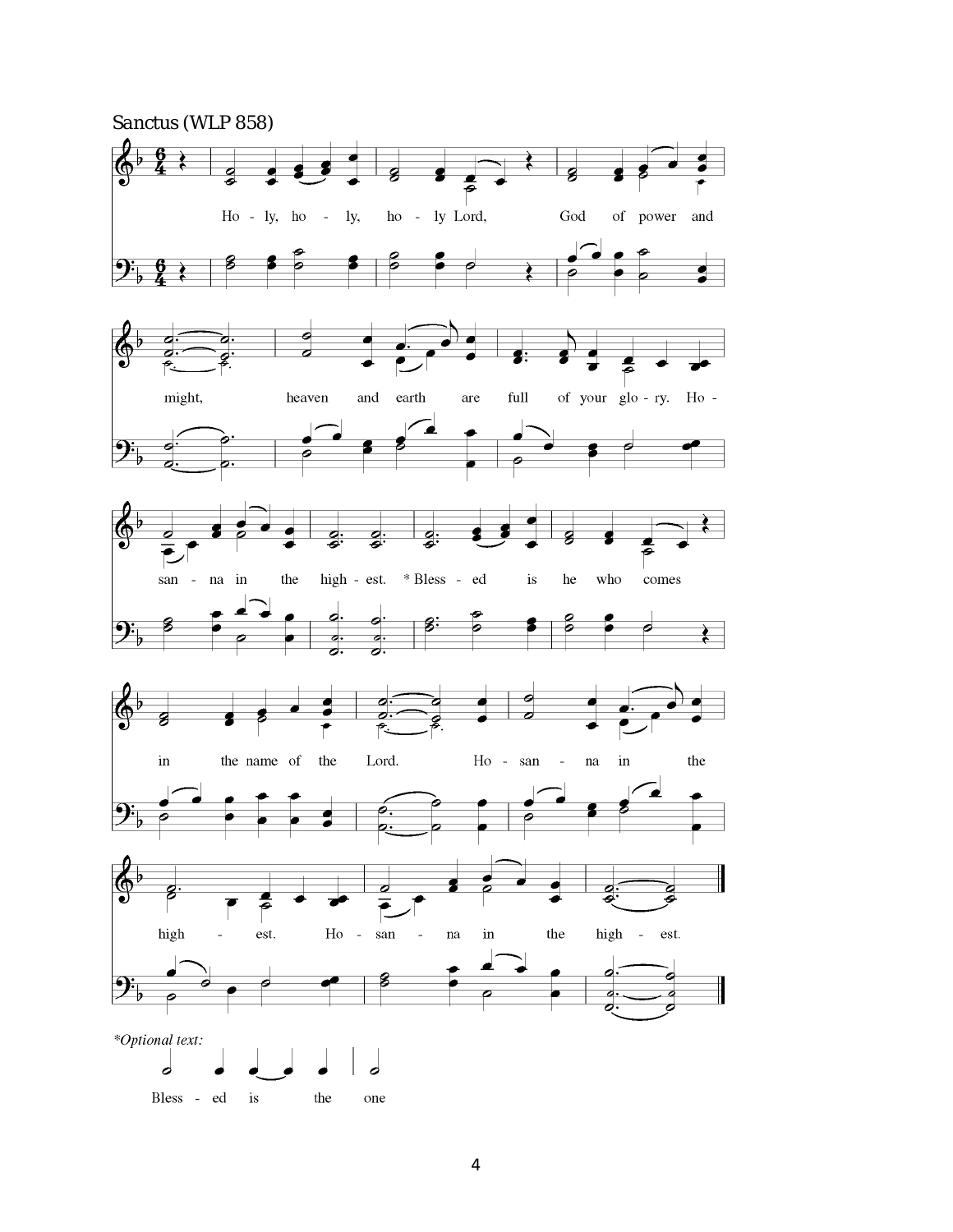*The Celebrant continues* Holy and gracious Father . . . . Therefore we proclaim the mystery of faith:

*Celebrant and People*  **Christ has died. Christ is risen. Christ will come again.** 

*Celebrant* We celebrate the memorial of our redemption . . . now and for ever. *People* **AMEN.** 

*Celebrant* As our Savior Christ has taught us, we now pray. *All*  **Our Father in heaven, hallowed be your Name, your kingdom come, your will be done, on earth as in heaven. Give us today our daily bread. Forgive us our sins as we forgive those who sin against us. Save us from the time of trial, and deliver us from evil. For the kingdom, the power, and the glory are yours, now and for ever. Amen.** 

*The Celebrant breaks the consecrated Bread. A period of silence is kept.* 

**Fraction Anthem** (Hymnal, S155)

*When Bread and Wine are ready for distribution, the Celebrant says*  The gifts of God for the people of God.

### **Communion of the People**

*All baptized Christians are welcome to receive Communion. Gluten-free wafers are available; simply ask the priest. To receive from the common cup (fully vaccinated people only) turn left after receiving the consecrated Bread. To share a chalice within your household, turn right.*

**Sending forth of Eucharistic Visitors** *(when needed)* 

(in unison) **In the name of this parish, we send you forth bearing these holy gifts, that those to whom you go may share with us in the communion of Christ's body and blood. We who are many are one body, because we all share one bread, one cup.**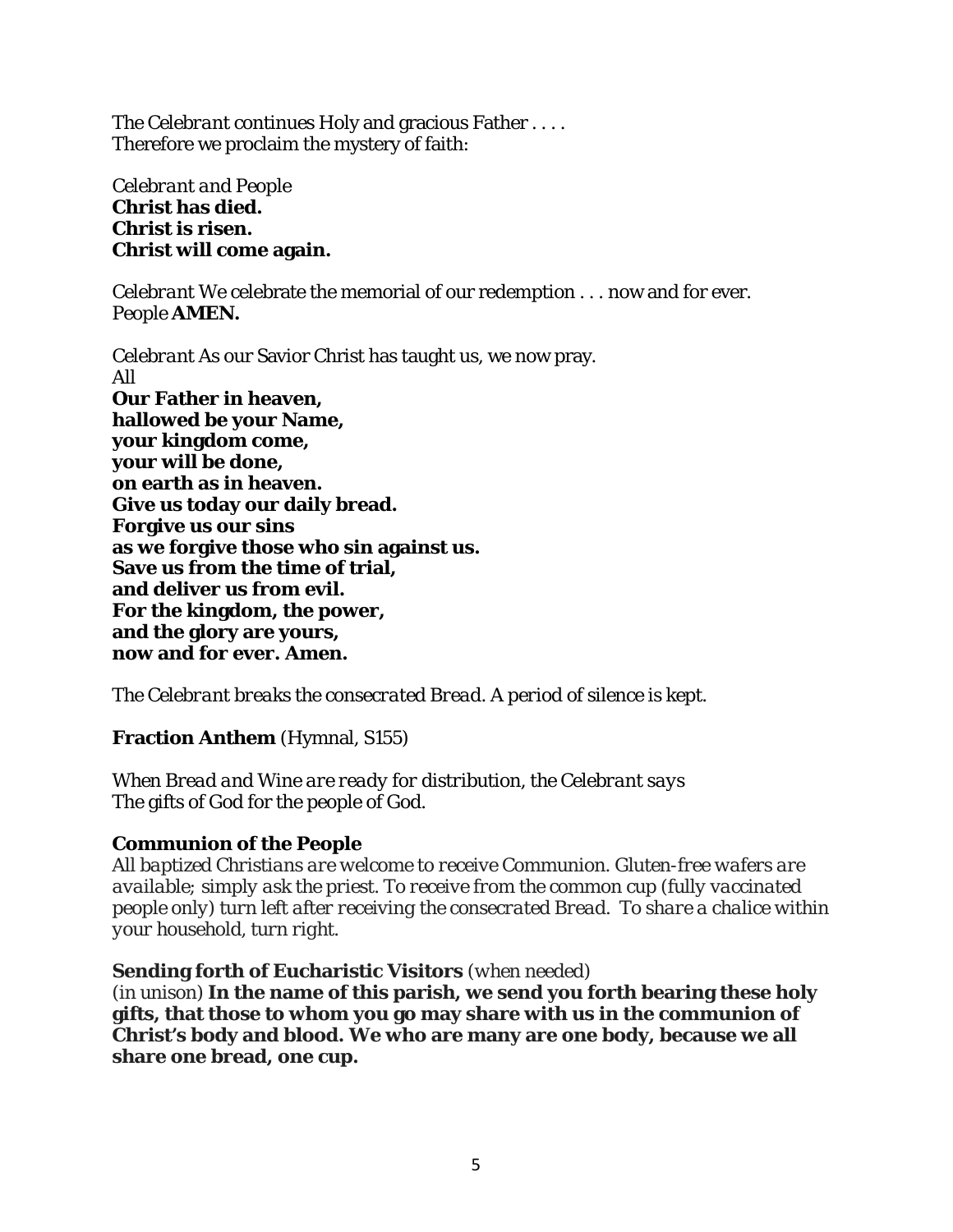*After Communion, the Celebrant says*  Let us pray

*Celebrant and People*  **Eternal God, heavenly Father, you have graciously accepted us as living members of your Son our Savior Jesus Christ, and you have fed us with spiritual food in the Sacrament of his Body and Blood. Send us now into the world in peace, and grant us strength and courage to love and serve you with gladness and singleness of heart; through Christ our Lord. Amen.** 

**Hymn 423** "Immortal, invisible, God only wise" (*St. Denio*)

*The Celebrant blesses the People, who respond* **Amen.** 

*A Deacon dismisses the People, who respond*  **Thanks be to God.** 

# **Postlude**

*The opening acclamation is from* Enriching Our Worship 1 *authorized by General Convention. The* Sanctus *is used by permission via riteseries.org.* 

**The arrangement at the Altar today** is given to the glory of God in gratitude for the ministry of Fr. Rob Lamborn.

Readers –Karen Meridith, Beth Wiley Audio – Ushers – Susan Holmes, Greg Maynard Tellers – Karen Meridith, Beth Wiley Flowers – Betty Barton Blythe Altar Guild – George Dick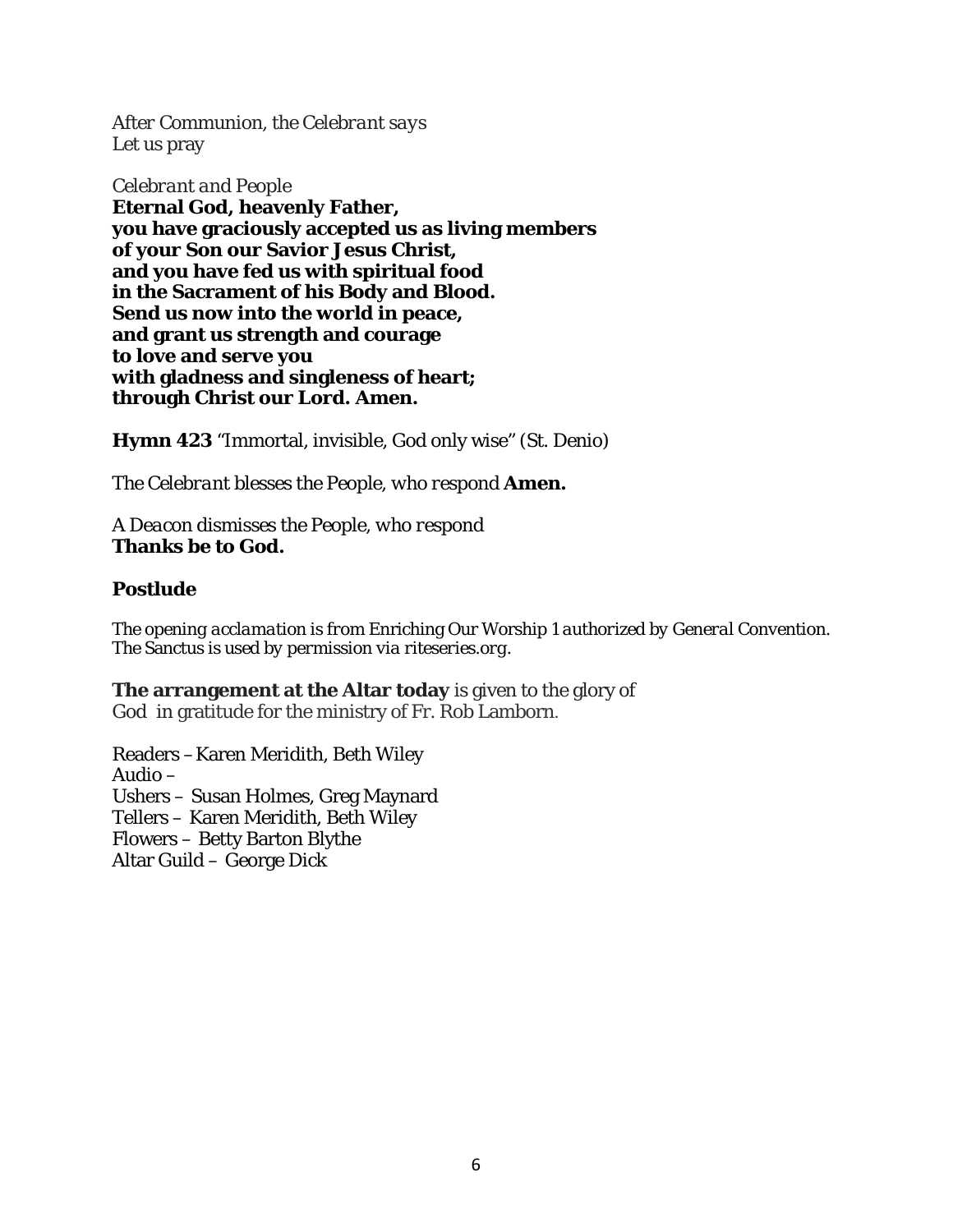**Anglican Cycle of Prayer:** The Diocese of Canberra & Goulburn – The Anglican Church of Australia **Diocesan Cycle of Prayer**: Trinity Parish, Clarksville

**Prayer Requests:** Abu-Ali Abdur'Rahman, Alison Cane, Corky Carlisle, Barb Ford, Catherine Garcia, Anne Griffin, Misty Isbel, Ariel Jones, David Kearley, Michelle King, Sandy King, Thressa Privett, George Ramseur, Jennifer Sturgis Roberts and Agnes Wagner.

**Birthdays**:.Julie Elrod, Christine Asmussen, Ed Hawkins, Pierce Myers

**Setup and take-down**: If you would like to help set up for outdoor worship (after the 8:30 service) or put the furnishings and other items away after the 11:00 service, please see the Rev. David Goodpaster. Many hands make light work!

**Altar Guild**: Volunteers are invited to share in this holy work of preparing for our services of worship. For more information, please contact Rob Lamborn.

**Feast of the Visitation**: The Holy Eucharist will be celebrated at 12:15pm on Monday, May 31, in the church. The Rev. Dr. Julia Gatta, celebrant and preacher.

**The 8:30am service is also livestreamed** on our Facebook page. It is available there and on our on our YouTube channel at 11am and afterward.

**In the event of rain, the 11am service** takes place in Kennerly Hall.

**During June and July, services will be at 8:30 and 10am,** with an outdoor nursery offered for the 10am service.

**Home Communion** is available from the clergy and lay Eucharistic Visitors; please contact Deacon Betty Carpenter at deacon@stmarkstpaul.org.

**CAC serves those in need** with food and in other ways 9 to 11am, Monday through Friday. Please call 931-598-5927.

**Education for Ministry**: 2 -3 openings are available for people wishing to join (or rejoin) this lay theological education group Monday evenings this fall in person and/or via Zoom. Please contact Karen Meridith (karenmeridith@gmail.com) for more info.